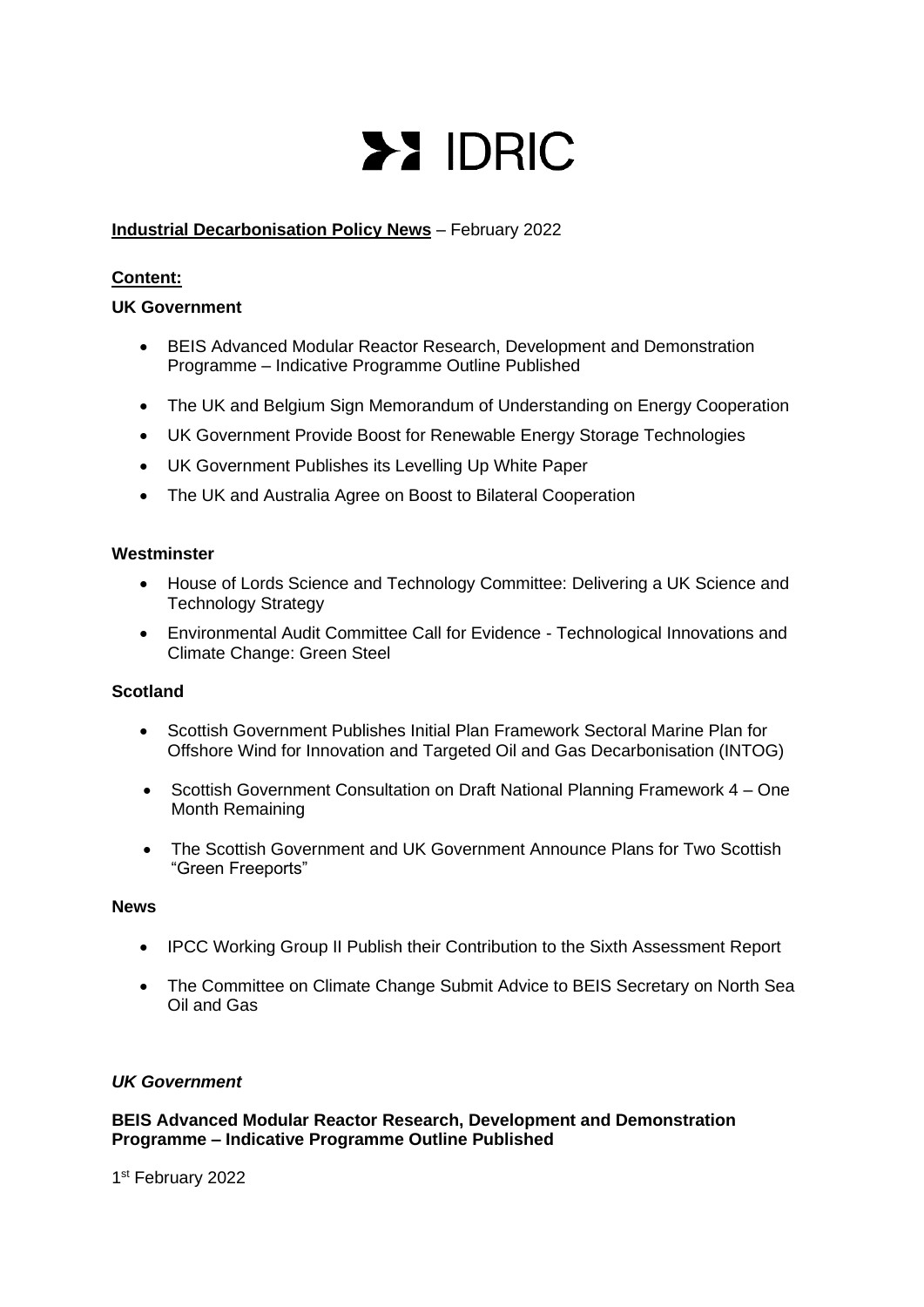The department for Business, Energy and Industrial Strategy have released a new document which provides an indication of the proposed Advanced Modular Reactor Research, Development & Demonstration (RD&D) Programme. The stated aim of this programme is to demonstrate that High Temperature Gas Reactors (HTGR) can provide cost competitive electricity generation, process heat for industrial and domestic use, and play a role in lowcarbon hydrogen production.

#### [More information.](https://assets.publishing.service.gov.uk/government/uploads/system/uploads/attachment_data/file/1055241/amr-demo-programme-indicative-outline.pdf)

#### **The UK and Belgium Sign Memorandum of Understanding on Energy Cooperation**

#### 24<sup>th</sup> February 2022

BEIS Minister for Energy Greg Hands and Belgium's Minister for Energy Tinne Van der Straeten signed an agreement on energy cooperation. This memorandum of understanding deepens the UK and Belgium's bilateral relationship and enables closer working on important energy priorities including low carbon hydrogen, carbon capture, usage and storage, offshore wind or multipurpose electricity interconnection.

#### [More information.](https://www.gov.uk/government/news/uk-and-belgium-sign-memorandum-of-understanding-mou-on-energy-cooperation?utm_medium=email&utm_campaign=govuk-notifications-topic&utm_source=39c2e0a0-b324-4042-91da-6cf2d48348df&utm_content=immediately)

## **UK Government Provide Boost for Renewable Energy Storage Technologies**

## 23rd February 2022

BEIS have awarded £6.7 million to 24 projects based across the country that are developing innovative energy storage technologies, in the first phase of funding through the [Longer](https://www.gov.uk/government/publications/longer-duration-energy-storage-demonstration-programme-successful-projects)  [Duration Energy Storage competition,](https://www.gov.uk/government/publications/longer-duration-energy-storage-demonstration-programme-successful-projects) part of the government's £1B [Net Zero Innovation](https://www.gov.uk/government/collections/net-zero-innovation-portfolio)  [Portfolio.](https://www.gov.uk/government/collections/net-zero-innovation-portfolio) This will be followed in time by a second phase of funding, in which projects will be assessed on their potential to commercialise their technologies, with successful projects receiving a share of £68 million in further funding.

[More information.](https://www.gov.uk/government/news/government-boost-for-new-renewable-energy-storage-technologies?utm_medium=email&utm_campaign=govuk-notifications-topic&utm_source=53691a23-ddea-4cb0-83d9-95f86fdb96f0&utm_content=daily)

## **UK Government Publishes its Levelling Up White Paper**

2<sup>nd</sup> February 2022

The Department for Levelling Up, Housing and Communities has published its Levelling Up White Paper. On Net Zero, it seeks to show that the already committed investments in new technologies can benefit left behind areas. BEIS R&D spending in 2023-23 will have levelling up as a core objective, aiming for at least 55% of its funding to be spent outside the Southeast by 2024-25.

#### [More information.](https://www.gov.uk/government/publications/levelling-up-the-united-kingdom)

## **The UK and Australia Agree on Boost to Bilateral Cooperation**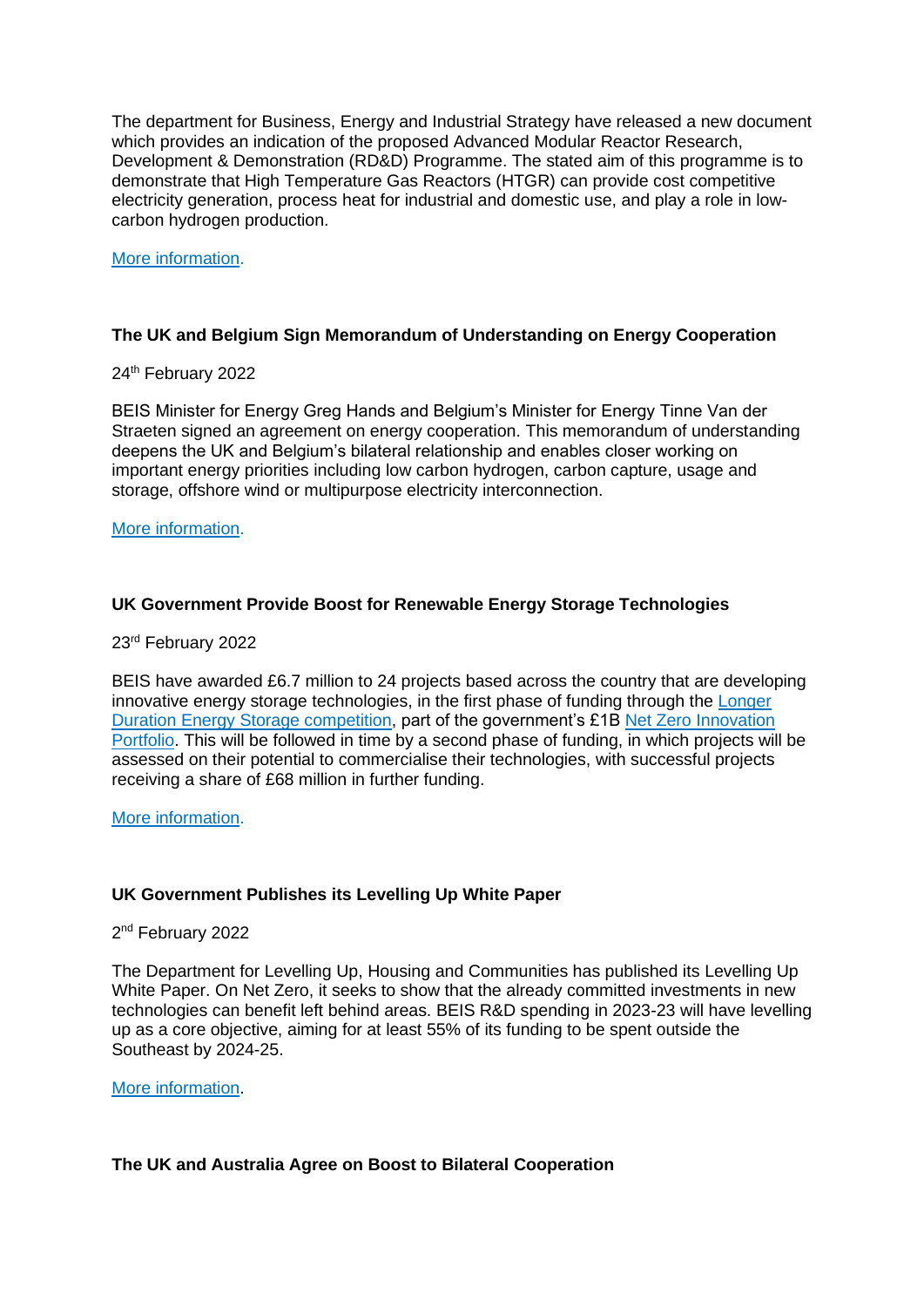#### 16<sup>th</sup> February 2022

The United Kingdom and Australia have agreed new measures to boost bilateral cooperation and work more closely together in the Indo-Pacific. £25m has been allocated by the UK government to support the initiative, which includes new climate-science projects.

#### [More information.](https://www.gov.uk/government/news/pm-to-boost-historic-uk-australia-partnership)

#### *Westminster*

## **House of Lords Science and Technology Committee: Delivering a UK Science and Technology Strategy**

#### 22nd February 2022

The House of Lords Science and Technology Committee began its new inquiry on Delivering a UK science and technology strategy by holding an evidence session with witnesses from the University of Sheffield and UCL, representatives from the Wellcome Trust, the Centre for Science and Policy and the Campaign for Science and Engineering, and former Minister for Universities and Science Lord Willets. The committee asked about the witnesses' perspectives on the strengths and weaknesses of the UK's scientific and technological research and development and explored the ways funding could be allocated to achieve the UK Government's ambition of making the UK a "science superpower".

Full footage available [here.](https://parliamentlive.tv/event/index/04815e9b-12bb-4ff7-b4e6-a92edb6c2eaf)

## **Environmental Audit Committee Call for Evidence - Technological Innovations and Climate Change: Green Steel**

The Environmental Audit Committee has issued a call for evidence on green steel, as part of the committee's examination of "technological innovations and climate change". The committee is inviting written submissions on:

- The technologies there are to produce "green steel"; how close they are to commercialisation; and the benefits and risks of each,
- The relationship between low-carbon steelmaking technologies and the development of other decarbonising technologies,
- The timescales needed to achieve fossil fuel feedstock replacement and fossil fuelfree energy throughout the supply chain for steel products,
- The targets the Government should set for low-carbon steelmaking in the UK,
- The policy support for low-carbon steelmaking in the UK provided in the Industrial Decarbonisation Strategy and the Net Zero Strategy,
- How effective the Clean Steel Fund is expected to be in helping to deliver decarbonised fuel capacity in the UK,
- Any additional policy support required to encourage the transition to low-carbon steelmaking,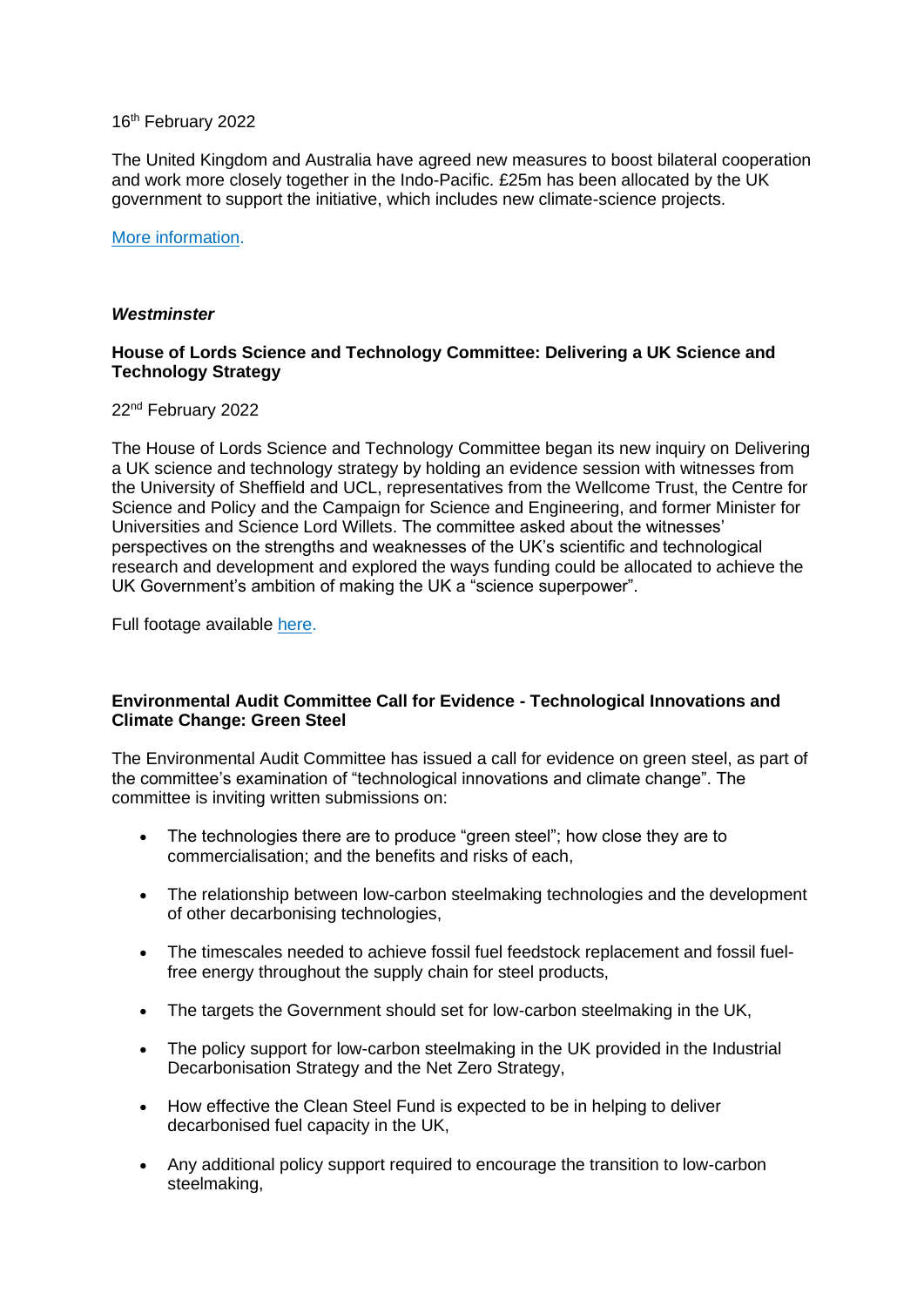- The desirability or otherwise of establishing a low-carbon steelmaking pilot at a UK site,
- The consequences to the UK steel sector from a failure to invest in alternative technologies in a globally competitive market.

Written evidence should be submitted through the Committee's web portal by **10 March 2022**.

#### [More information.](https://committees.parliament.uk/call-for-evidence/720/)

#### *Scotland*

## **Scottish Government Publishes Initial Plan Framework Sectoral Marine Plan for Offshore Wind for Innovation and Targeted Oil and Gas Decarbonisation (INTOG)**

#### 22nd February 2022

The Initial Plan Framework outlines the Scottish Government's intention to facilitate the sustainable development of offshore renewable energy and oil and gas decarbonisation. The framework builds on the prior "Sectoral Marine Plan, for Offshore Wind Energy 2020" by providing routes to acquiring a seabed lease for two additional categories of wind project: Innovation Projects of less than 100MW, and Targeted Oil and Gas Decarbonisation Projects that can support the electrification of offshore oil and gas infrastructure. The latter includes an option for excess generation to be fed into the grid or utilised for hydrogen generation as a secondary function. Awards will accordingly be split into two pots and will be determined on an open auction basis, with the bidding window expected to open in June 2022.

[More information](https://www.gov.scot/publications/initial-plan-framework-sectoral-marine-plan-offshore-wind-innovation-targeted-oil-gas-decarbonisation-intog/)

#### **Scottish Government Consultation on Draft National Planning Framework 4 – One Month Remaining**

28<sup>th</sup> February 2022

The National Planning Framework 4 (NP4) consultation was published in November 2021 and sets out the Scottish Governments priorities and policies for the planning system up to 2045, including how the approach to planning and development will help to achieve a net zero, sustainable Scotland by 2045. NPF4 differs from previous NPFs in two ways. It incorporates Scottish Planning Policy and the NPF into a single document and will form a part of the statutory development plan.

This consultation is due to close on the 31<sup>st</sup> of March.

[More information.](https://consult.gov.scot/local-government-and-communities/draft-national-planning-framework-4/)

**The Scottish Government and UK Government Announce Plans for Two Scottish "Green Freeports"**